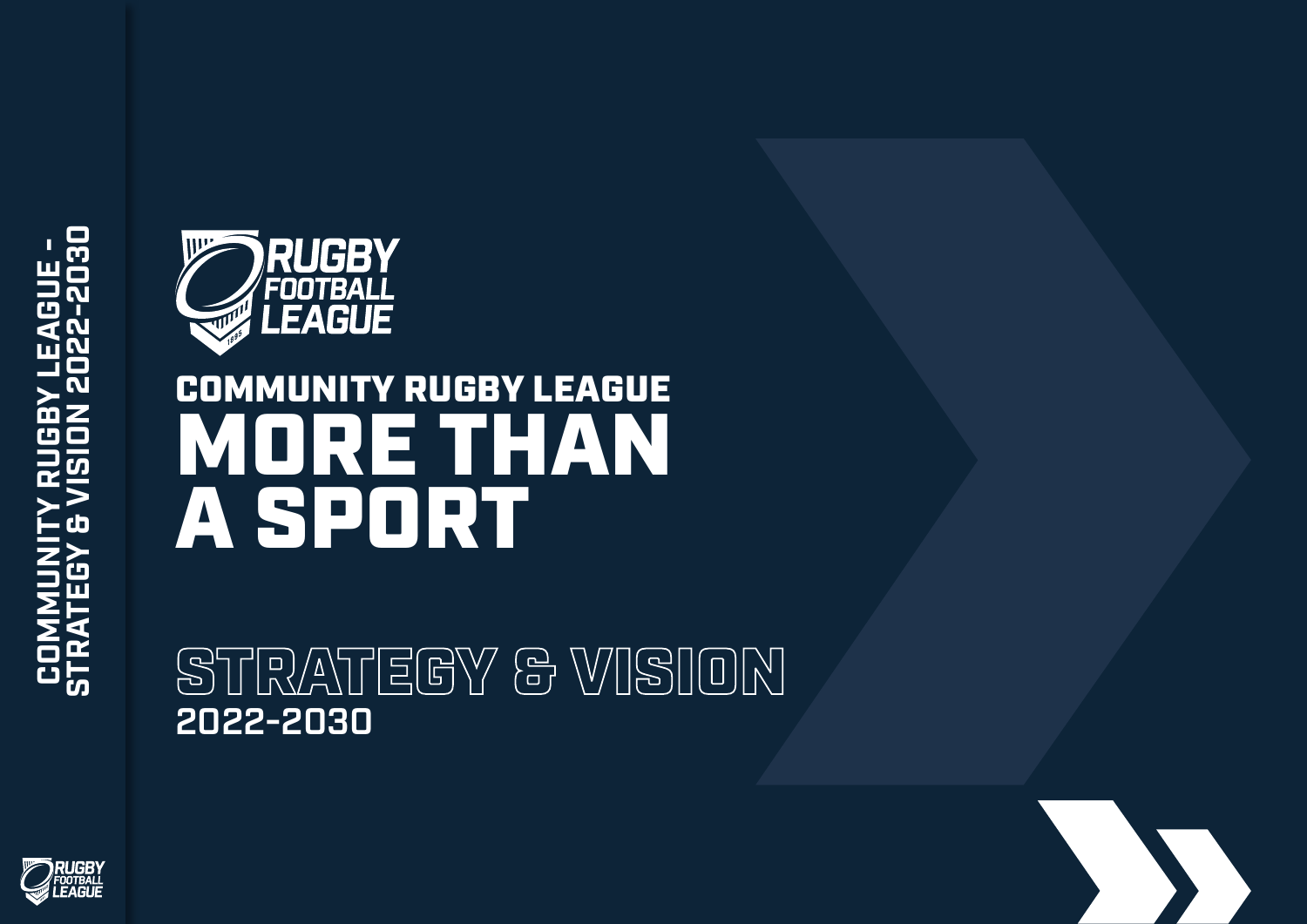#### **FOREWORD**

# Rugby League is "More than a Sport".

Rugby League is "More than a Sport" that is the top line of our strategy for the sport for 2022-2030. It is a cultural identity, a passion, a way of life and a force for good. When I first agreed to join the Board of the RFL in 2019, it was because I recognised the powerful impact the sport makes in the communities it serves.

This Community Rugby League Strategy and Vision is pivotal to that all-sport strategy - "the Grassroots underpin everything".

Over the last two years, I have had the privilege of chairing the superb Community Board. I have also worked with the RFL Community Team and my view of the impact and passion of those who work, play, and volunteer for our great game has been confirmed.

This Community Rugby League Strategy has been produced in partnership with the Community Board and you will see we have taken a bold and longer-term approach, building on the progress we have made since 2017, but continuing to highlight the vital work our volunteers do to support the delivery of the sport.

As we reshape. Rugby League can also lead sports in being genuinely player-centric with players' voices well heard and players involved more in decision making across the sport.

We will use all of the knowledge, experience and passion to continue to support and improve the lives of people of all ages and abilities in some of the most challenging communities in our nation.

It is also worth noting that the wider RFL Strategy "More than a Sport" highlights the importance of diversity and inclusion, the difference social impact can make and combined, how they grow our sport. The importance of diversity and inclusion is reflected throughout this Community Rugby League Strategy as well.

Also inherent in the RFL strategy is a recognition that our grassroots underpin everything, which is a deep and unshakeable belief at every level of our sport.

#### SANDY LINDSAY MBE



**COMMUNITY RUGBY LEAGUE - STRATEGY & VISION 2022-2030**

COMMUNITY RUGBY LEAGUE –<br>STRATEGY & VISION 2022-2030

Chair – RFL Community Board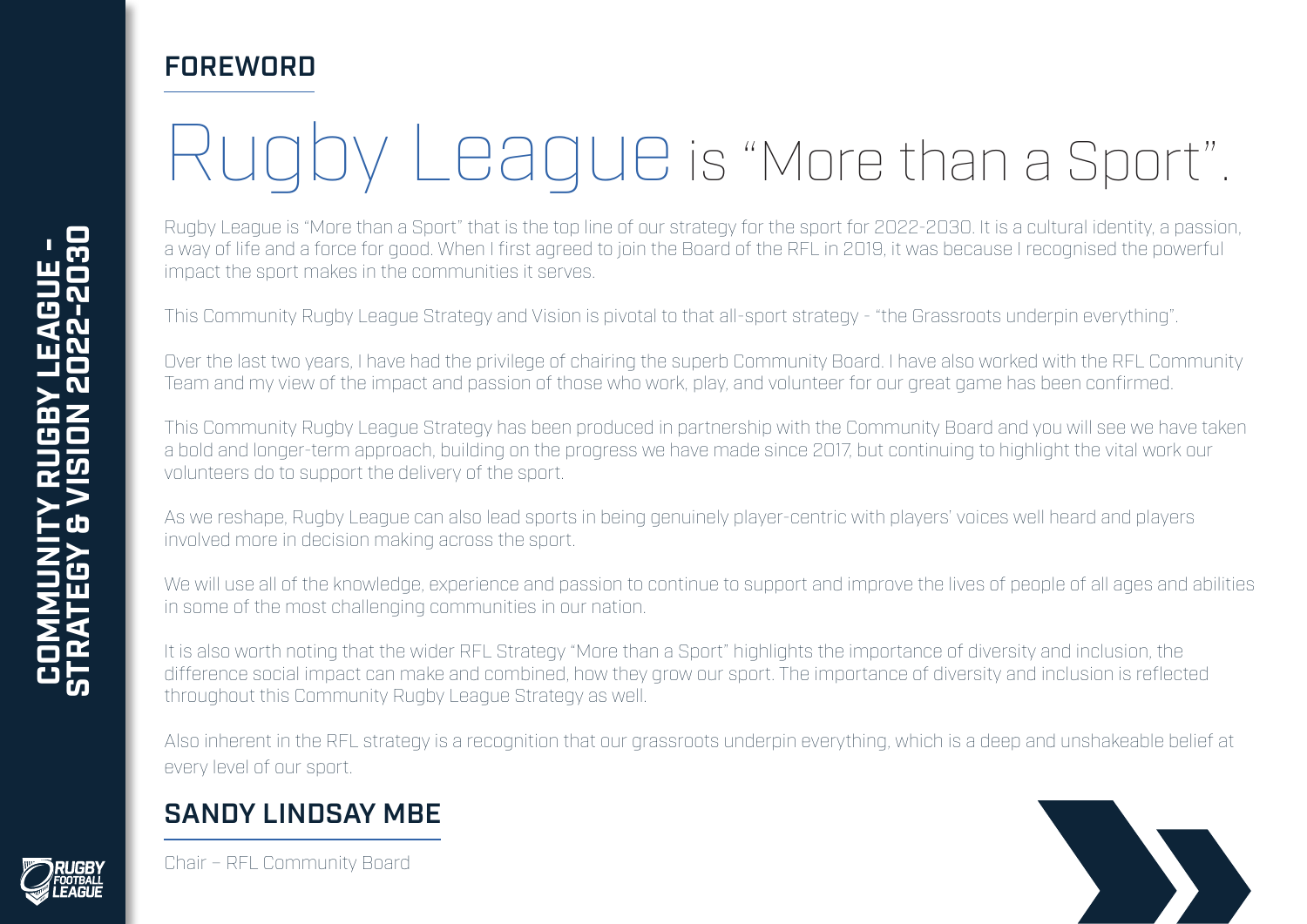#### **INTRODUCTION**

The Covid-19 Pandemic hit hardest in areas of socio-economic disadvantage. At a time when our communities were under huge strain, our clubs and the Community Game came to the fore. It is this resilience, this ability to act as a force for good in areas that will need it most, that gives us the confidence to put in place a long-term vision and strategy for the whole Community Game.

Whilst the pandemic caused unprecedented disruption across the sporting landscape, the preceding three years of the funding cycle resulted in three consecutive years of growth and the sport made huge strides in terms of becoming more diverse and inclusive.

The growth of the women's and girls' game, driven by the Women's Super League, the introduction of new inclusive ways to play, such as Physical Disability RL and Learning Disability RL, expansion of our volunteer led inclusive England Community Lions programme and the introduction of more player development focused playing offers, provided considerable success on the field.

Off the field we embraced new digital technology, delivering Game Day, our new competition management system and enhanced our digital platforms through Our League and our new online learning platform, Our Learning Zone. Through the RLWC2021 CreatedBy programme we invested more into improving facilities than ever before and, through Tackle It, we have recognised and begun to address the challenges we face in becoming the discrimination free sport we strive to be.

The pandemic has made levelling up in the North, where most of our clubs are based, far harder to achieve. However, the pandemic also provided an opportunity to reassess and reconsider our approach. We have recovery strategies in place to deal with the aftermath, but beyond that we are confident that our direction of travel is right. Our strategy and vision will be based on evolution not revolution.

Like all sports, we want to grow. We want more players, more coaches, more volunteers and a stronger, more sustainable Community Game. These remain our key goals which we will seek to deliver. We will do all of this through the lens of the Rugby League Dividend – supporting our people and our communities - and through tackling the inequalities and barriers that exist within society that prevent people from embracing the many benefits that engaging with our sport can deliver.

#### MARC LOVERING

Director of Participation and Development



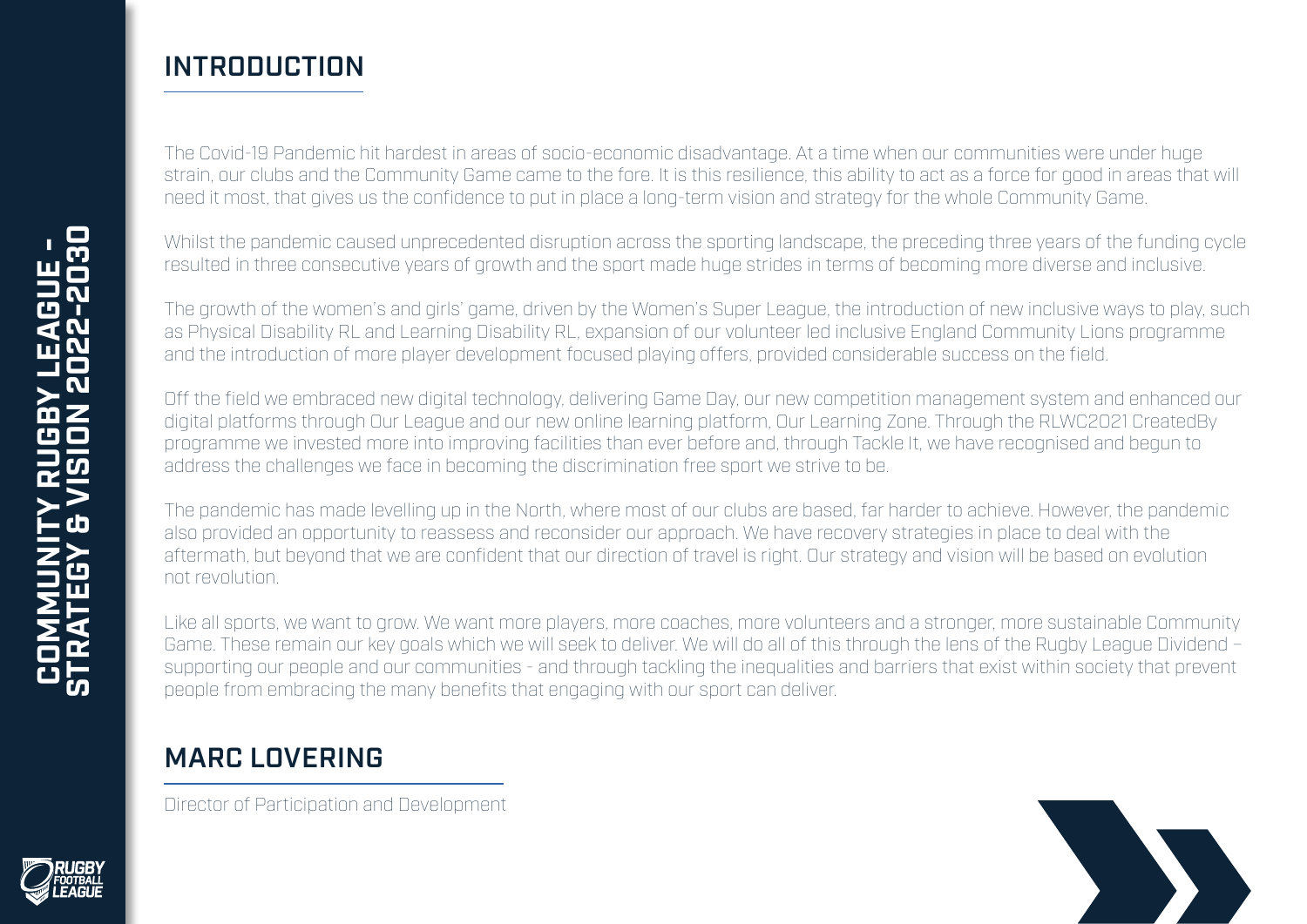

# VISION & KEY FOCUS AREAS TO 2030

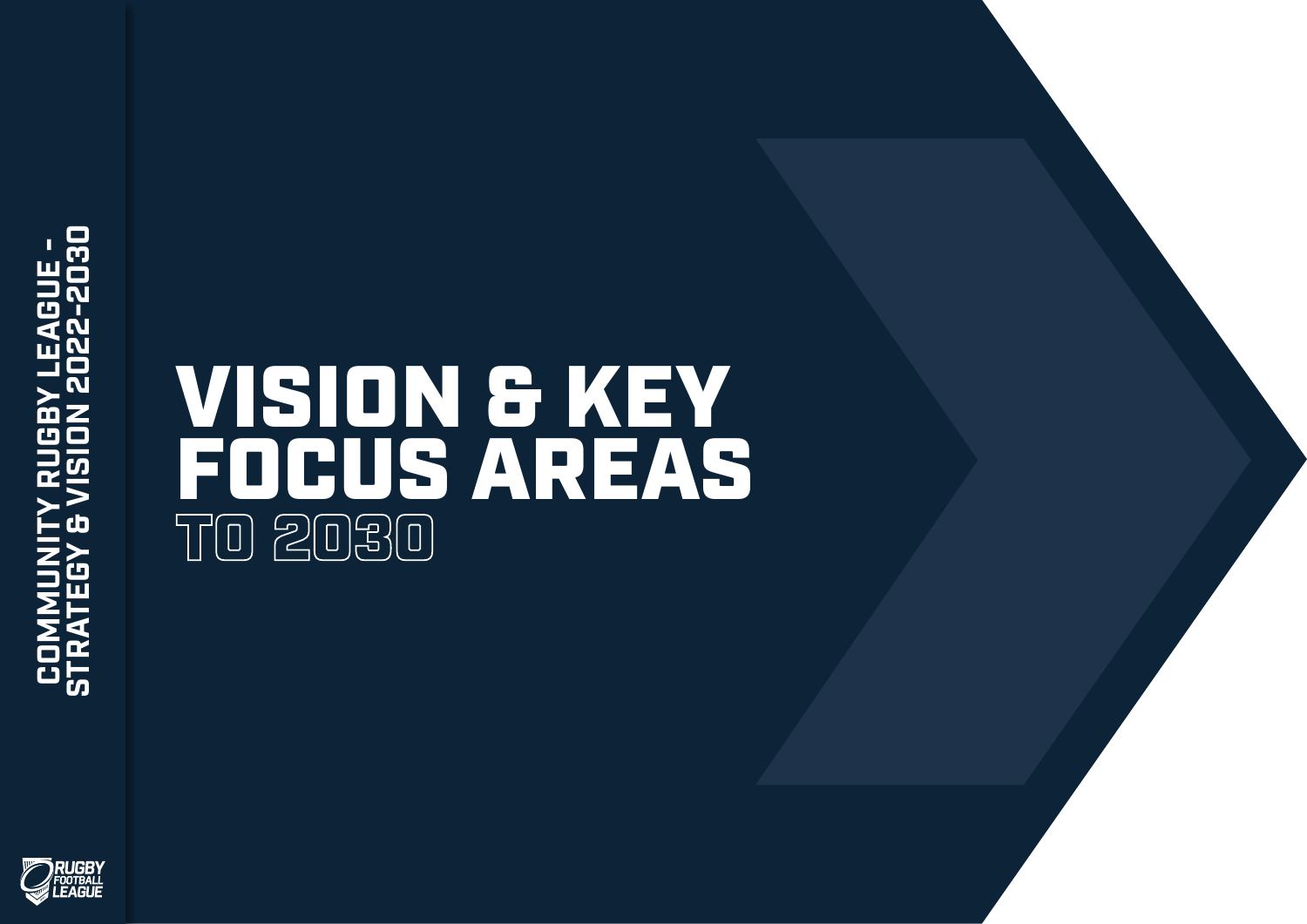#### VISION TO 2030

# To be a diverse, accessible and growing sport, delivering great Rugby League experiences and a positive social impact into the communities we serve **J**

TO HELP US DELIVER OUR GOALS AND ACHIEVE OUR VISION BY 2030 WE ARE FOCUSED ON 3 KEY AREAS.



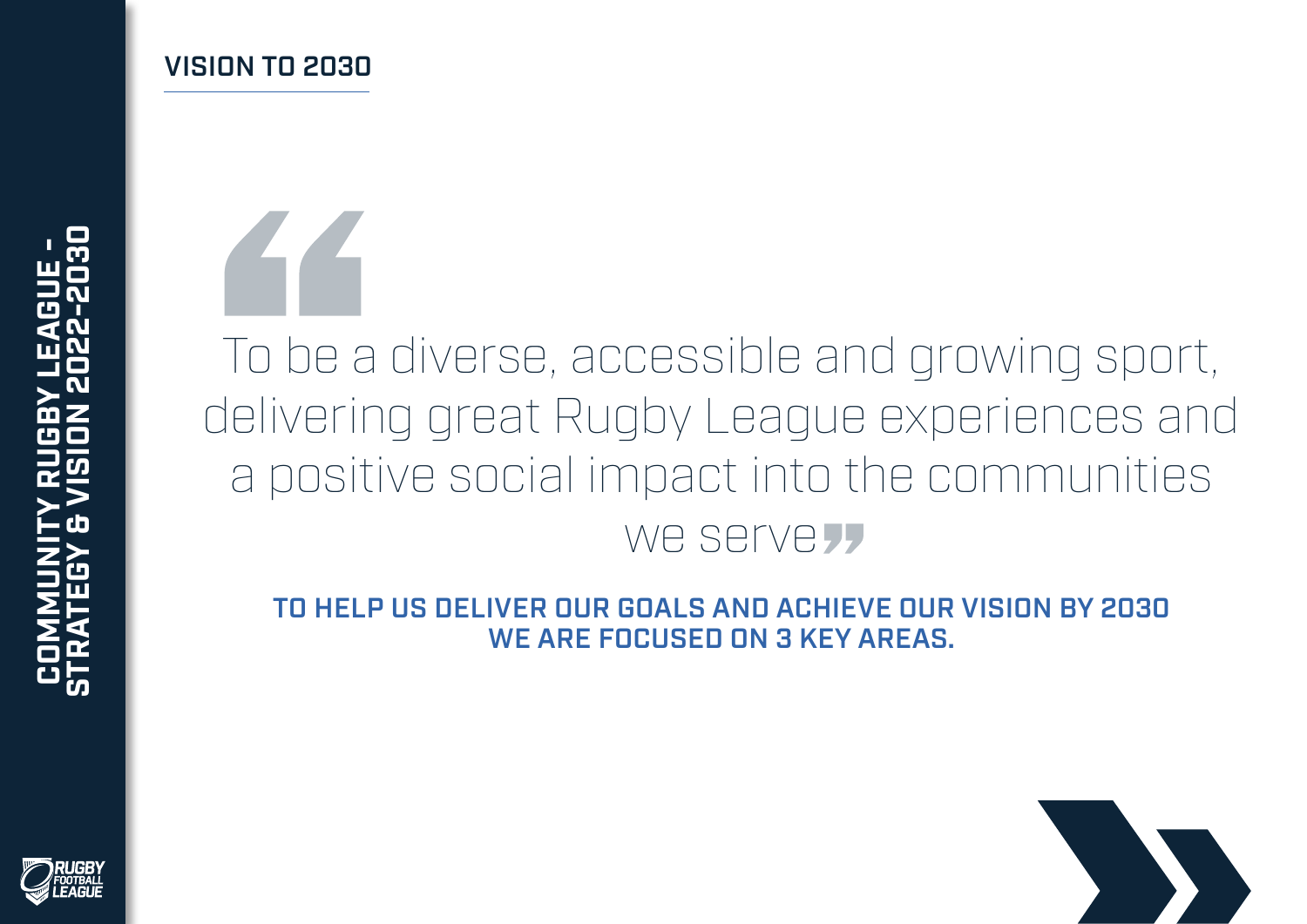# **GBY LEAGUE –<br>DN 2022-2030 STRATEGY & VISION 2022-2030 COMMUNITY RUGBY LEAGUE -** COMMUNITY R<br>TRATEGY & VIS

#### OUR KEY FOCUS AREAS IN THE 2020'S



We are the national governing body for Rugby League in England, committed to delivering, growing, protecting and maximising the impact of Rugby League at all levels.'



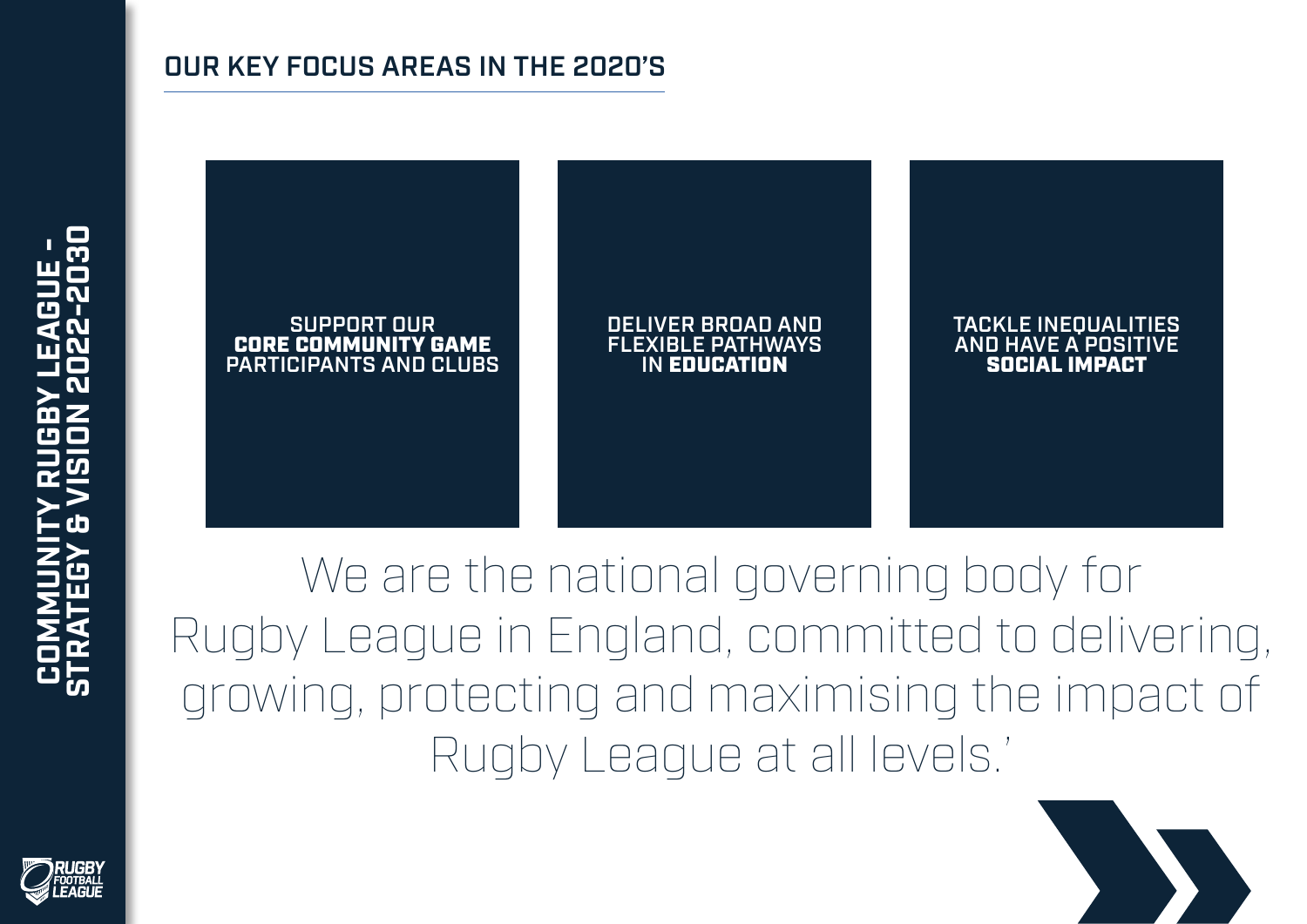### CORE **COMMUNITY**

THE COMMUNITY GAME PROVIDES THE FOUNDATION ON WHICH THE SPORT IS BUILT. SUPPORTING SUSTAINABLE GROWTH THROUGH TARGETED INITIATIVES, APPROPRIATE PLAYING OPPORTUNITIES AND MORE FLEXIBLE WAYS TO PLAY ARE OUR PRIORITIES.

RETAINING PARTICIPANTS IS KEY TO OUR ABILITY TO GROW. DRIVING CULTURE CHANGE, IMPROVING OUR ENVIRONMENTS AND ENSURING WE ARE PLAYER CENTRED IS FUNDAMENTAL TO OUR AMBITIONS.

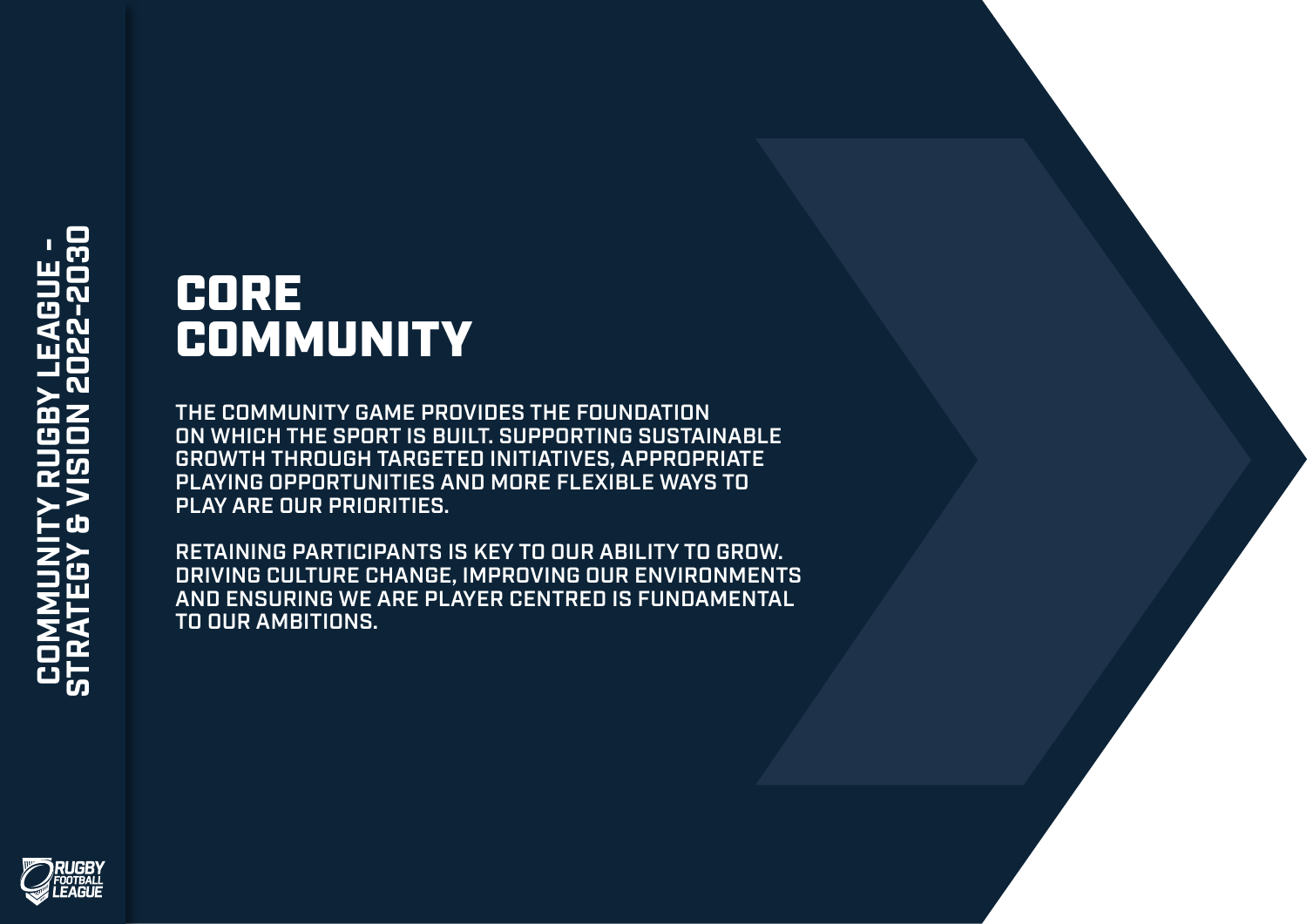#### CORE COMMUNITY – GOALS, MILESTONES AND MEASURABLES

#### THE FOLLOWING GOALS, MILESTONES AND MEASURABLES OUTLINE WHAT WE NEED TO DO TO HAVE THE GREATEST IMPACT AND ACHIEVE OUR VISION BETWEEN NOW AND 2030.

# CORE COMMUNITY GOALS

- Deliver culture change to change behaviours.
- $\cdot$  Grow the number of participants and increase retention every year across all forms of the game.
- Ensure all players have access to appropriate playing opportunities through improved player engagement and development.
- Continue the accelerated growth in the number of women and girls playing Rugby League.
- Deliver a more sustainable Community Game, less reliant on public funding and generating additional funds to invest in growth.
- Provide strong governance and first-class administration.
- Targeted support for areas and participants that need it the most.



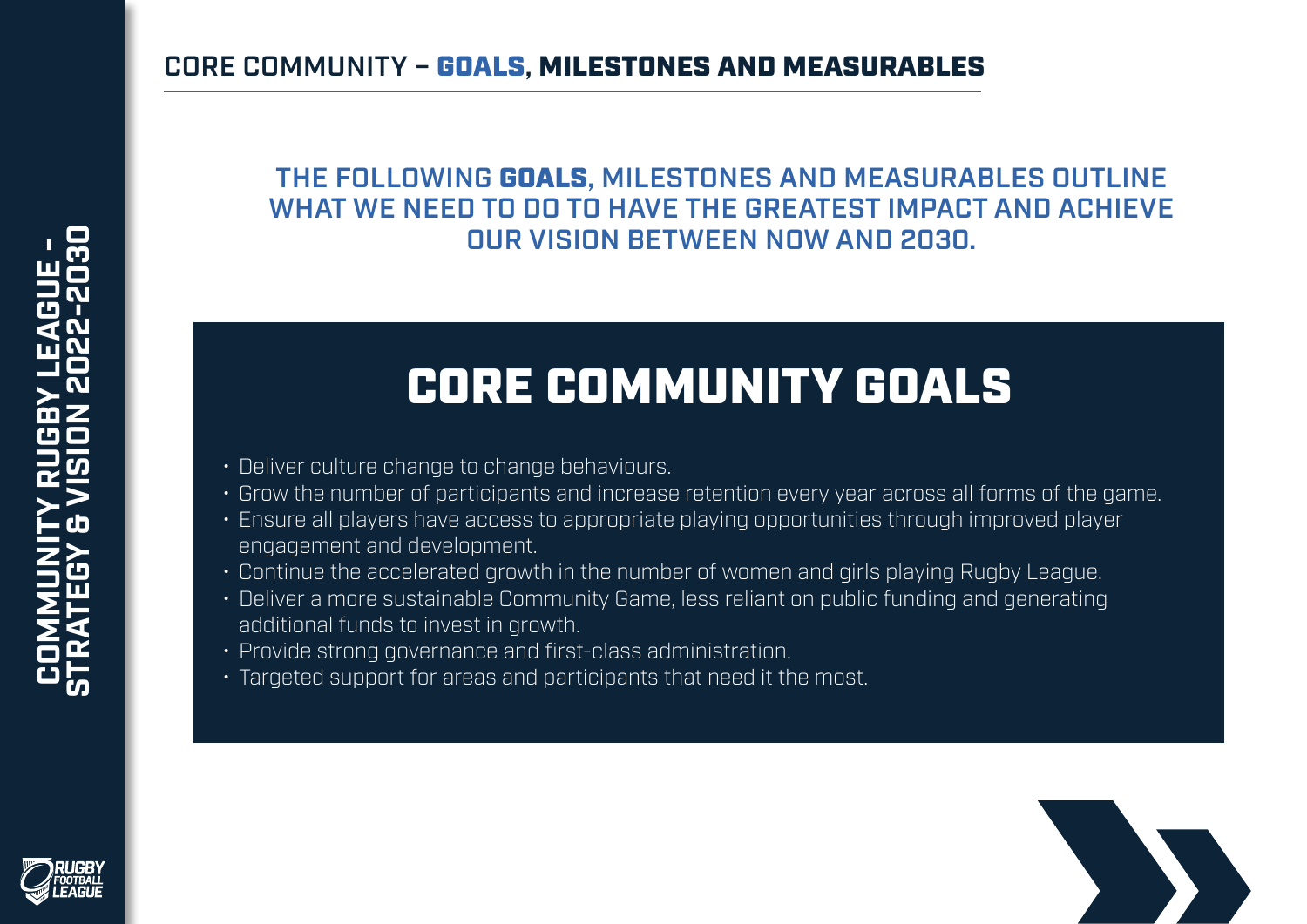#### CORE COMMUNITY – GOALS, MILESTONES AND MEASURABLES

#### THE FOLLOWING MILESTONES LINKED TO OUR GOALS OUTLINE WHAT STEPS WE NEED TO HAVE TAKEN BY 2025 TO HELP US ACHIEVE OUR VISION BY 2030.

#### PARTICIPANT GROWTH

- Reinvigorate and rebuild traditional Rugby League areas where participation has stagnated and there is capacity for growth.
- Continued expansion in developing and new areas where Rugby League can have a positive impact on communities and under-represented groups.
- Ensure we are player-centred through improved communication and increased development focus driven through digital platforms, appropriate playing offers and aspirational playing opportunities.
- Increase numbers of participants through evolving non and limited contact RL offers including Touch RL, Tag RL, X-League and Masters RL.

#### PLAYING OPPORTUNITIES

- Embed the ethos and principles of Player Development Leagues within the existing youth and junior competition framework.
- Deliver a network of youth and junior Player Development Leagues across the country.
- Targeted initiatives to increase retention of players and improve transition, particularly between youth and open age settings.

#### INCREASE NUMBER OF FEMALE PARTICIPANTS

- Delivery of a full national pyramid with elite women's competition at the pinnacle.
- Introduction of Girls Development Hubs and appropriate youth and junior playing opportunities across all regions.



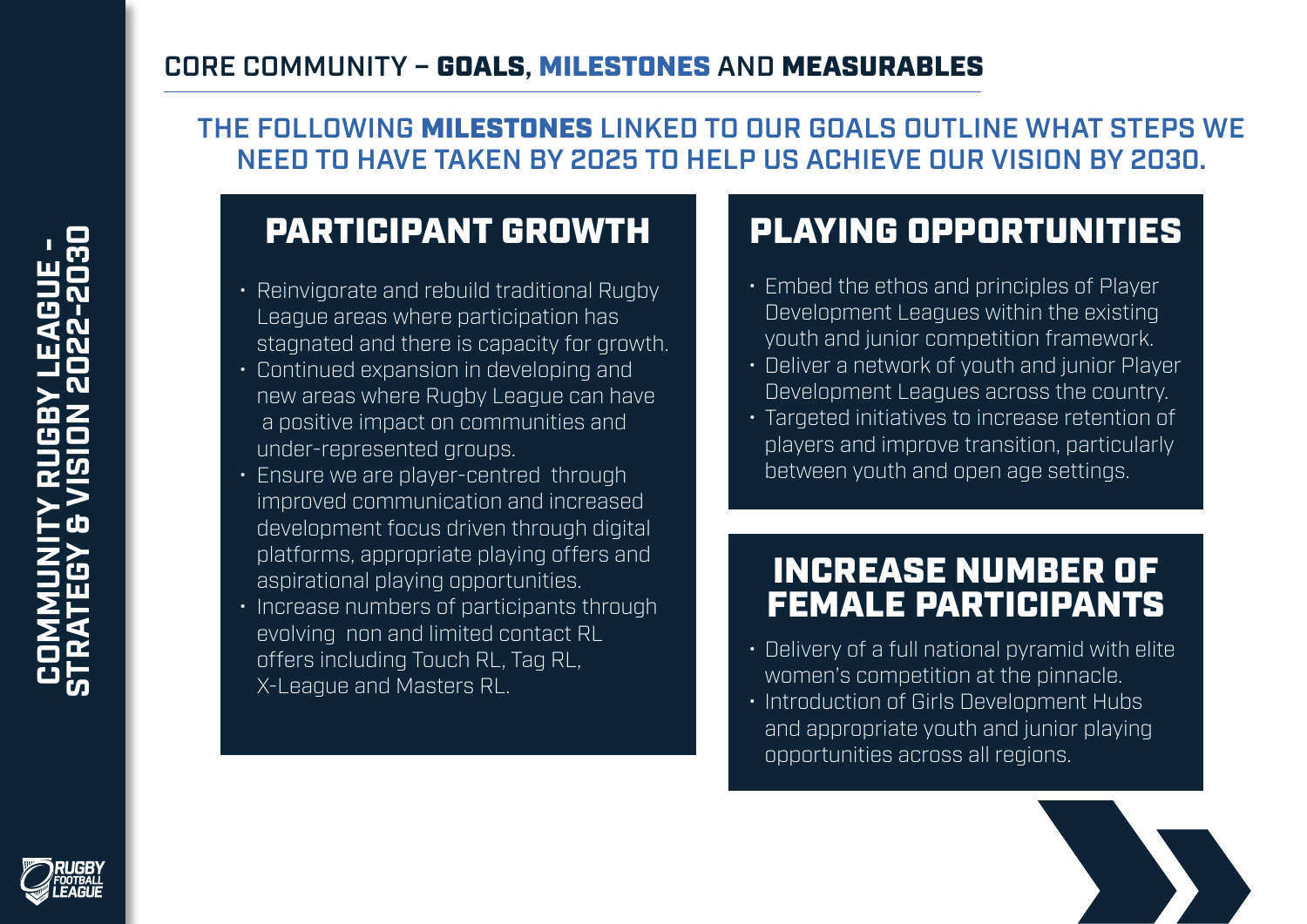#### THE FOLLOWING MILESTONES LINKED TO OUR GOALS OUTLINE WHAT STEPS WE NEED TO HAVE TAKEN BY 2025 TO HELP US ACHIEVE OUR VISION BY 2030.

#### SUSTAINABLE COMMUNITY GAME

- Roll out of Club Development Plans and comprehensive use of health checks.
- Introduction of RFL Club Accreditation.
- Through work with our Foundations drive additional resources to engage support and inspire our communities.
- Support Foundations to assist in delivery of RFL Development Plans specific to each area.
- Fully embed Our League Active generating additional funds to invest in the Community Game.

#### **STRONG GOVERNANCE** AND ADMINISTRATION

- Consistency of competition rules and removal of barriers to players taking part, delivering customer-centric competitions.
- Produce a whole game calendar.
- Create regional groups to support operation and delivery of RFL growth and development in each region.
- Ensure the RFL Community Board and subgroups are representative of the Community Game.
- Introduce League Accreditation process.



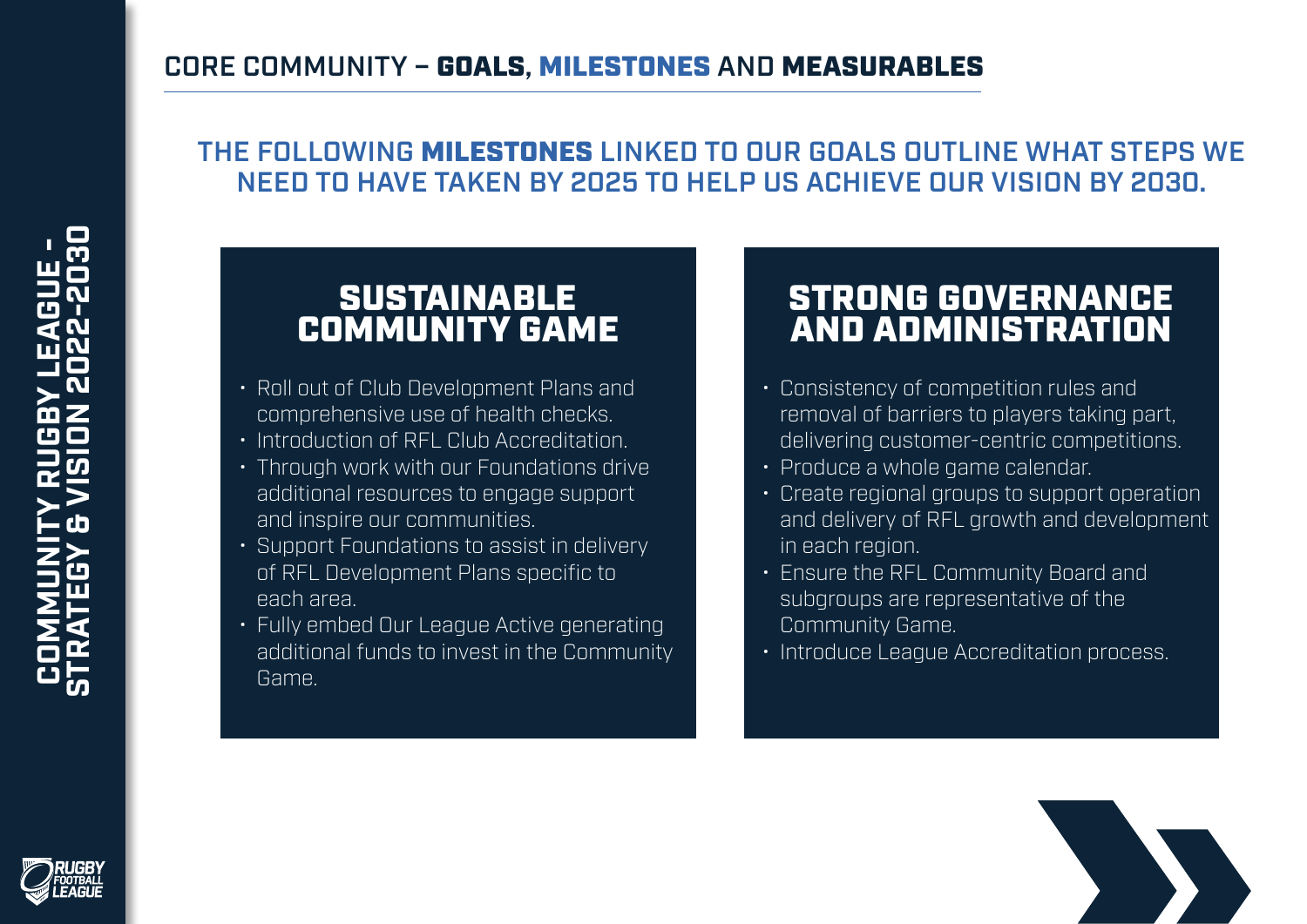#### THE FOLLOWING MILESTONES LINKED TO OUR GOALS OUTLINE WHAT STEPS WE NEED TO HAVE TAKEN BY 2025 TO HELP US ACHIEVE OUR VISION BY 2030.

#### SUPPORT FOR AREAS THAT NEED IT THE MOST

• A significant number of our clubs are based in some of the most deprived parts of the country. We will offer tailored support for clubs and participants in these areas.

#### CULTURE CHANGE

- Adapt the overly competitive competition framework placing greater focus on player development.
- Improve touchline behaviours and environments; changing 'win at all costs' mentality.
- Protect our people through a game-wide and coherent approach to disciplining unacceptable behaviours.
- Raise the number, status, and quality of coaches offering greater support and dissemination of best practice.



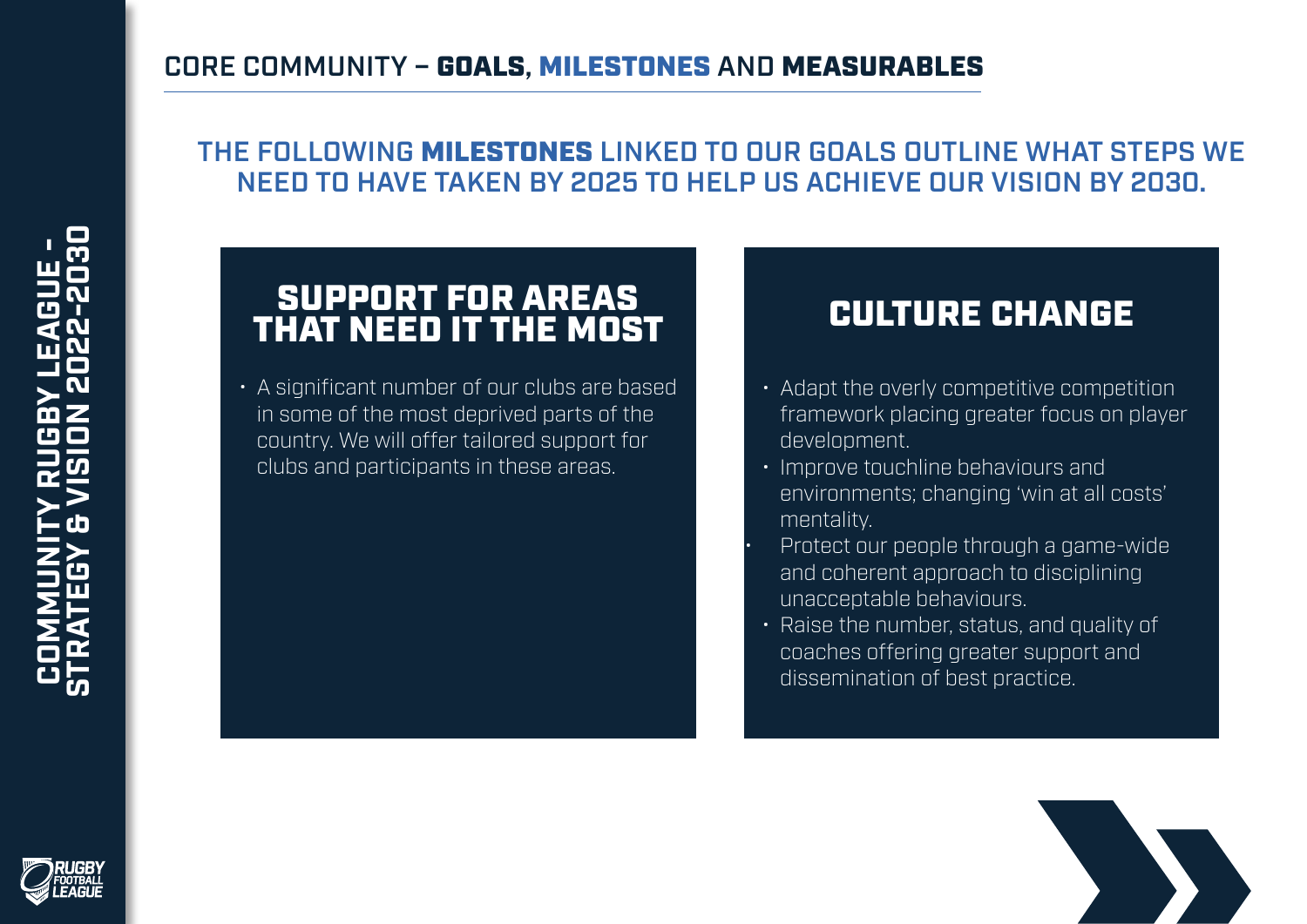#### CORE COMMUNITY – GOALS, MILESTONES AND MEASURABLES

#### THE FOLLOWING MEASURABLES WILL HELP US TRACK PROGRESS AGAINST OUR GOALS.

- Increase the number of players within Community Club settings to 60,000, contributing to total number of Active Participants of 150,000 by 2030.
- Increase the number of Women and Girls participants in core community club settings to 9,000 by 2025.
- 75% of Community Clubs to be Accredited with Club Development Plans by 2025.
- Increase the % of participants from high IMD areas to 50% by 2030.



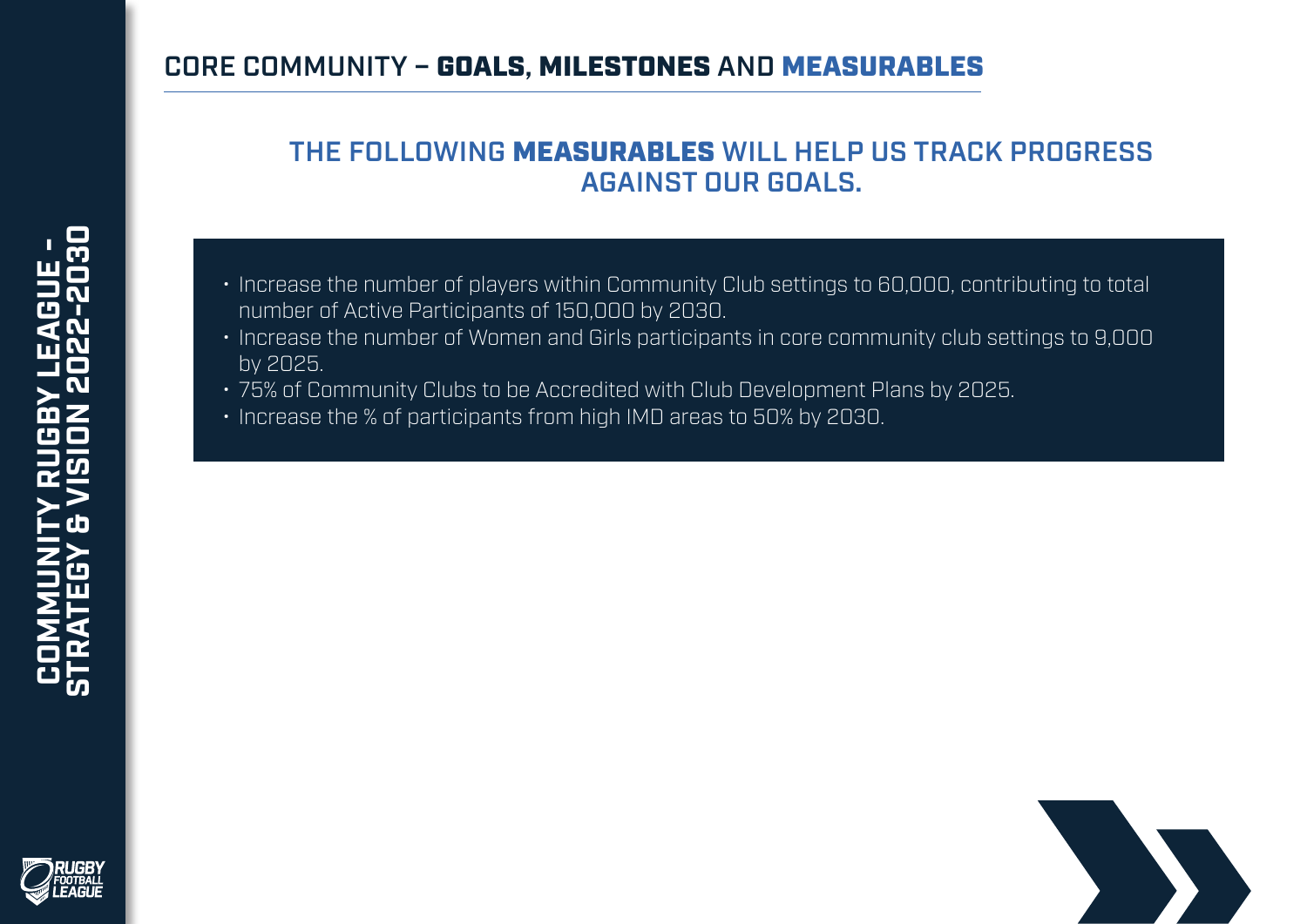## EDUCATION

THE DELIVERY OF RUGBY LEAGUE WITHIN EDUCATION SETTINGS GIVES US THE OPPORTUNITY TO REACH PARTICIPANTS WHO MAY OTHERWISE NEVER GET TO EXPERIENCE THE SPORT.

DELIVERING A BROAD AND FLEXIBLE EDUCATION PATHWAY THAT CAN CONTRIBUTE TO THE GROWTH AND DEVELOPMENT OF RUGBY LEAGUE ACROSS THE COUNTRY IS A SIGNIFICANT PART OF OUR GROWTH STRATEGY.

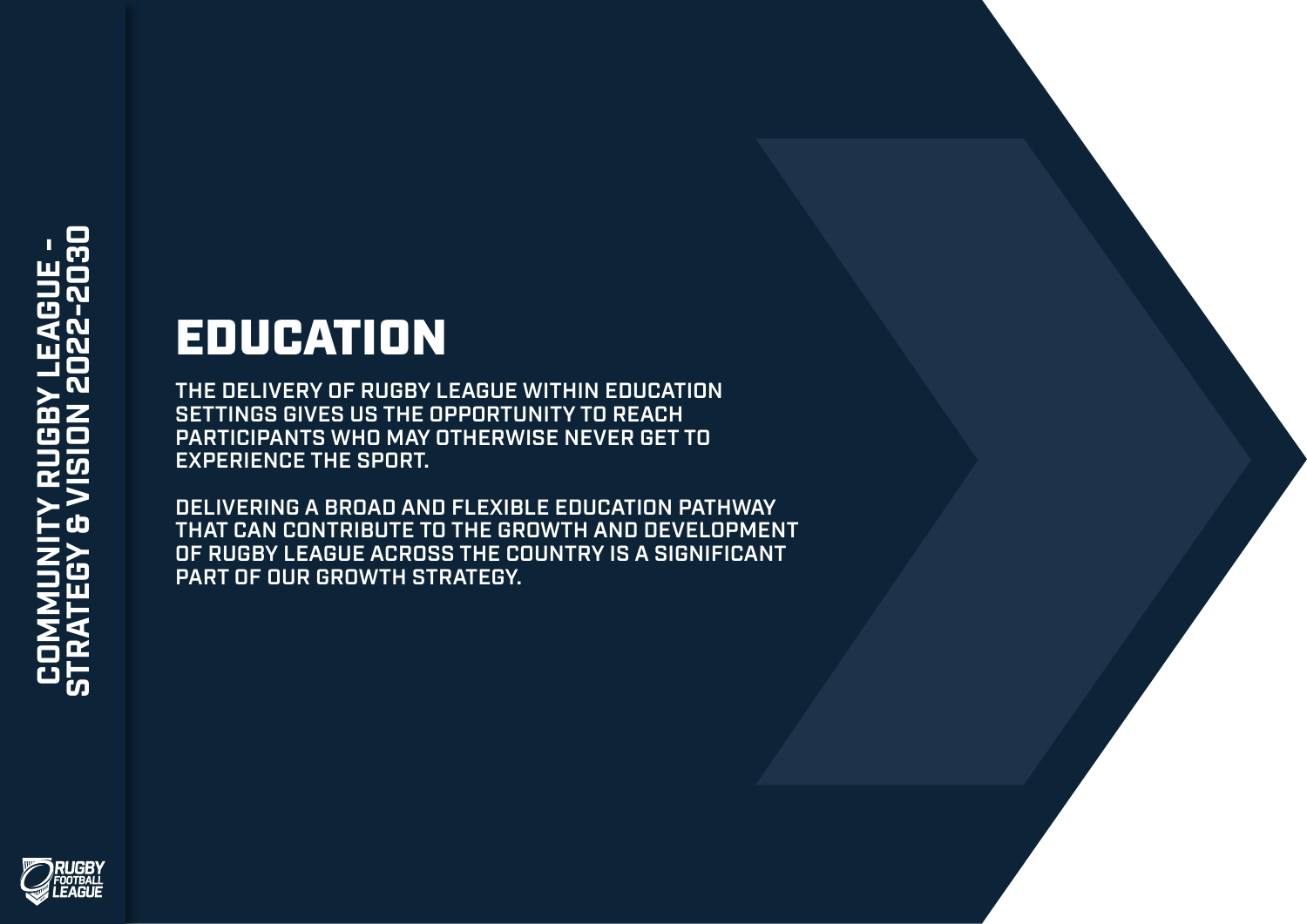#### THE FOLLOWING GOALS, MILESTONES AND MEASURABLES OUTLINE WHAT WE NEED TO DO TO HAVE THE GREATEST IMPACT AND ACHIEVE OUR VISION BETWEEN NOW AND 2030.

# EDUCATION GOALS

- Widen our playing offers and educational resources across all education settings to offer all variations of the sport.
- Engage and develop young people who may not wish to play, but may wish to learn to be the next generation of coaches and match officials.
- Deliver a broad and flexible educational pathway that can contribute to the growth and development of Rugby League across the country.



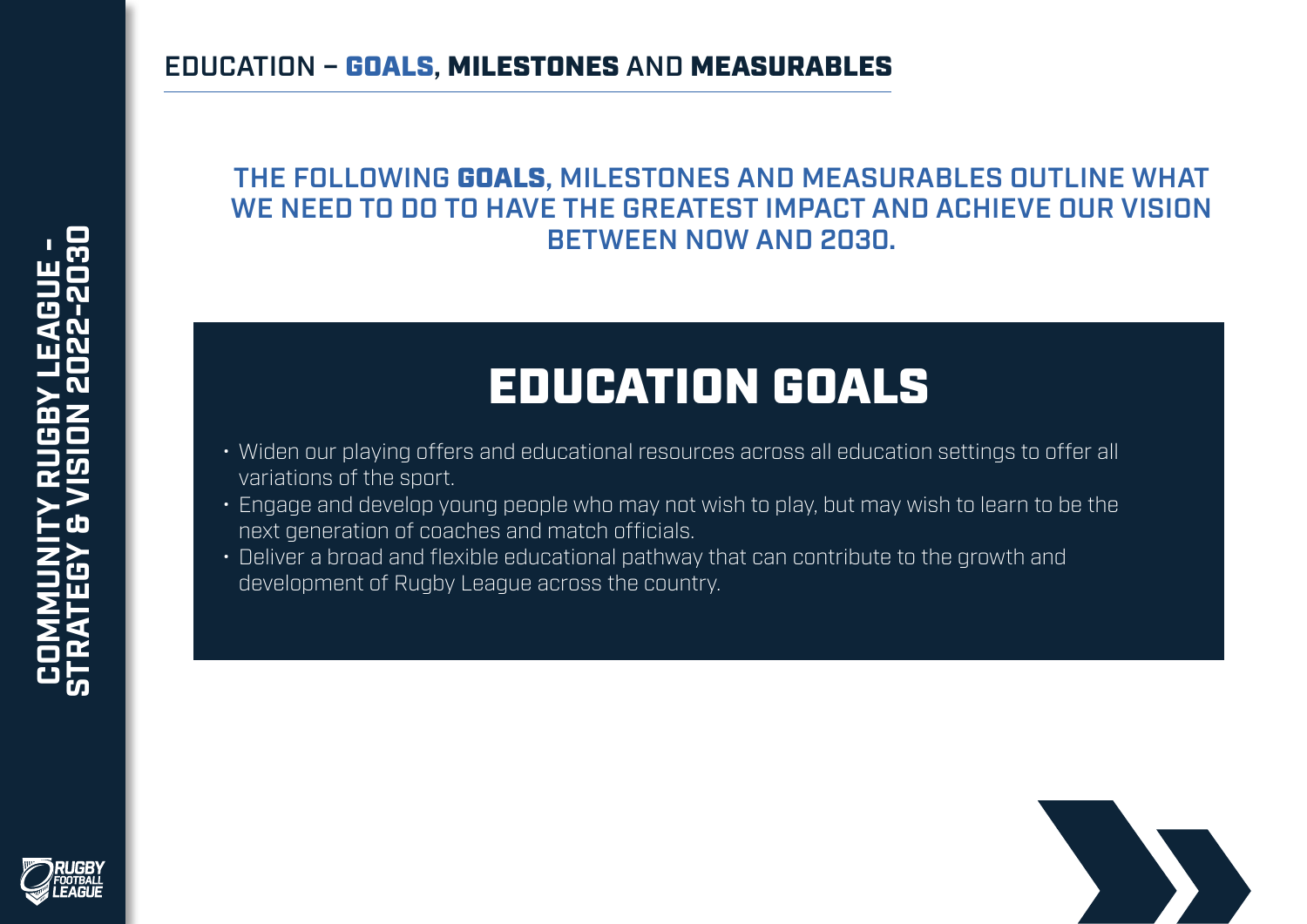#### THE FOLLOWING MILESTONES LINKED TO OUR GOALS OUTLINE WHAT STEPS WE NEED TO HAVE TAKEN BY 2025 TO HELP US ACHIEVE OUR VISION BY 2030.

- Embed Touch and Tag RL on School Games Framework with full resources working with SGO's and Active Partnerships to maximise school uptake.
- Full programme of playing opportunities including Nines, for secondary schools across the country enabling them to compete at an appropriate level.
- Establish pathways in playing, leading, and officiating with clear exit routes.
- Full suite of accessible CPD opportunities and teaching resources for pitch and classroom to increase number of teachers delivering Rugby League.
- Targeted secondary schools' delivery to underpin wider growth initiatives such as Player Development Leagues.

#### COLLEGES

- Increase the number of Development Academies or Further Education Development programme opportunities across the country.
- Full programme of playing opportunities including non-contact formats to cater for colleges with varying degrees of Rugby League experience.
- Develop fully resourced programmes of leading and officiating with clear exit routes.



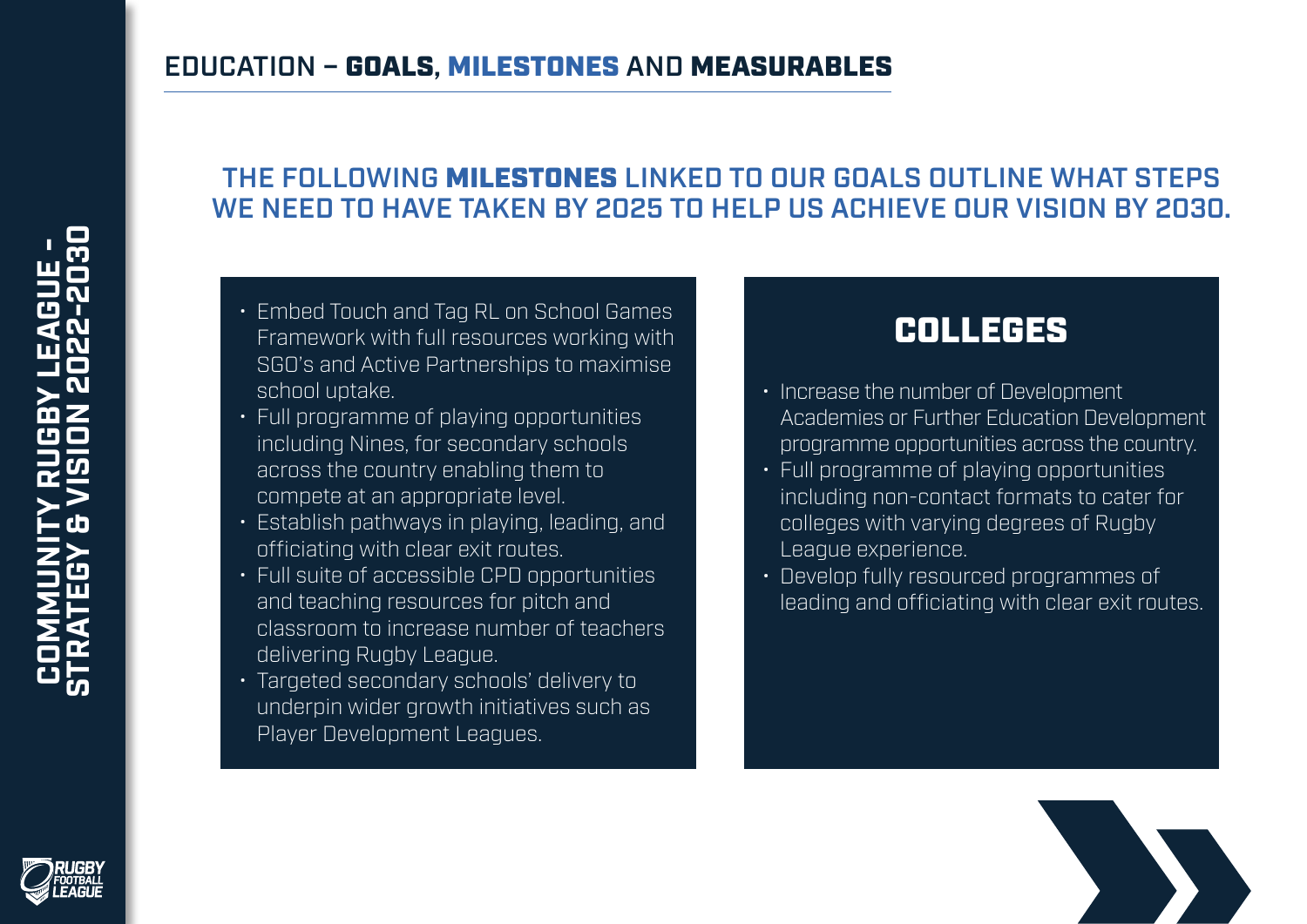#### THE FOLLOWING MILESTONES LINKED TO OUR GOALS OUTLINE WHAT STEPS WE NEED TO HAVE TAKEN BY 2025 TO HELP US ACHIEVE OUR VISION BY 2030.

## UNIVERSITIES

- Raise the aspirations of young Rugby League players through the re-introduction of scholarship opportunities.
- Offer all university clubs support through Club Development Plans.
- Enhance the health and well-being of students through appropriate non-contact playing opportunities.
- Deliver an elite National League for both men and women delivered in partnership with professional clubs and higher education providers.



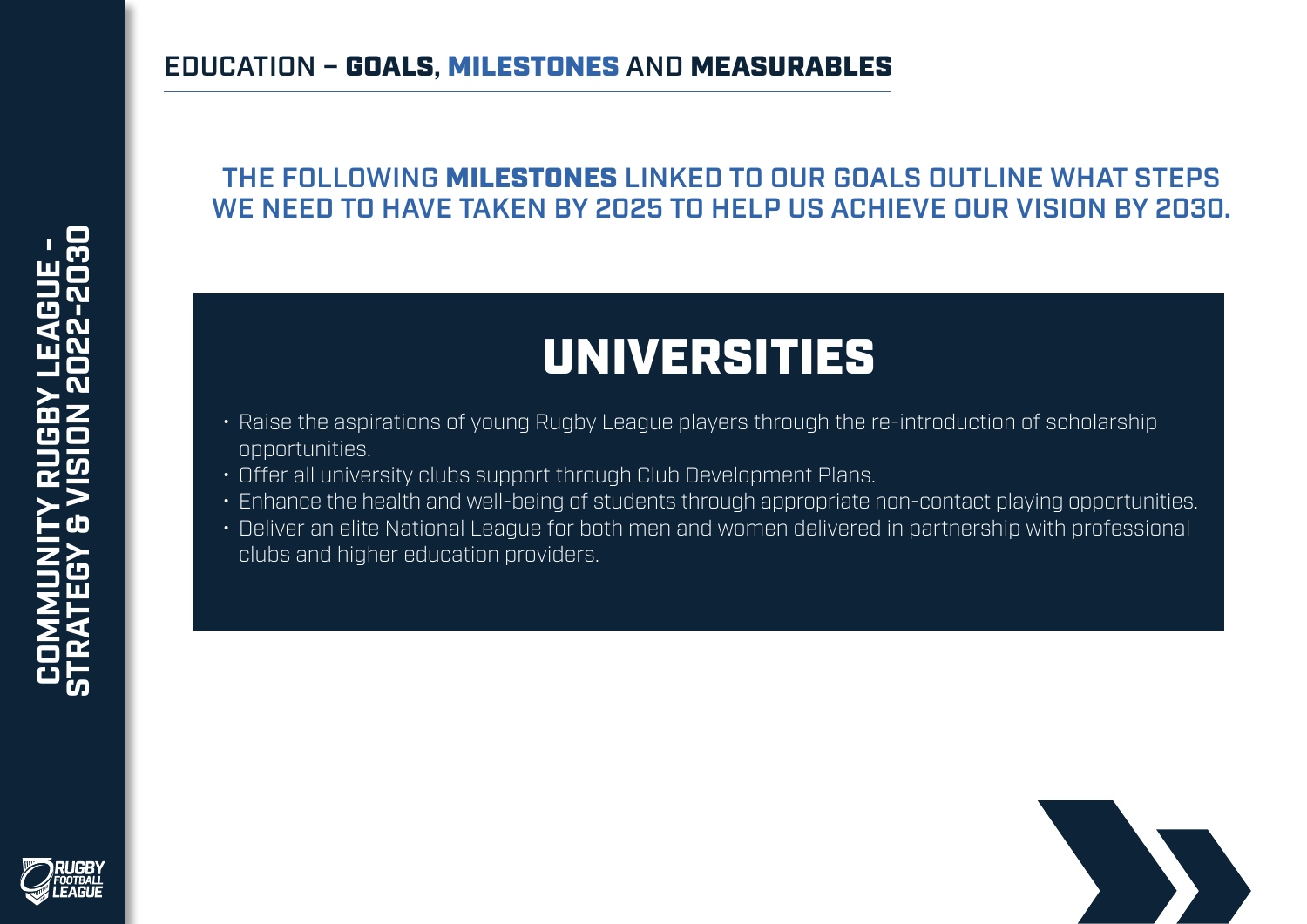#### THE FOLLOWING MEASURABLES WILL HELP US TRACK PROGRESS AGAINST OUR GOALS.

• Increase the number of players within Education settings to 60,000 contributing to total number of Active Participants of 150,000 by 2030.

- Increase the number of teams in Further Education settings by 50% by 2025.
- Introduce a minimum of 3 FE Development programmes across the West, Midlands and London by 2025.

• Deliver an elite men's and women's university competition as part of a wider national pyramid.

**PO3** 

**Ch** 



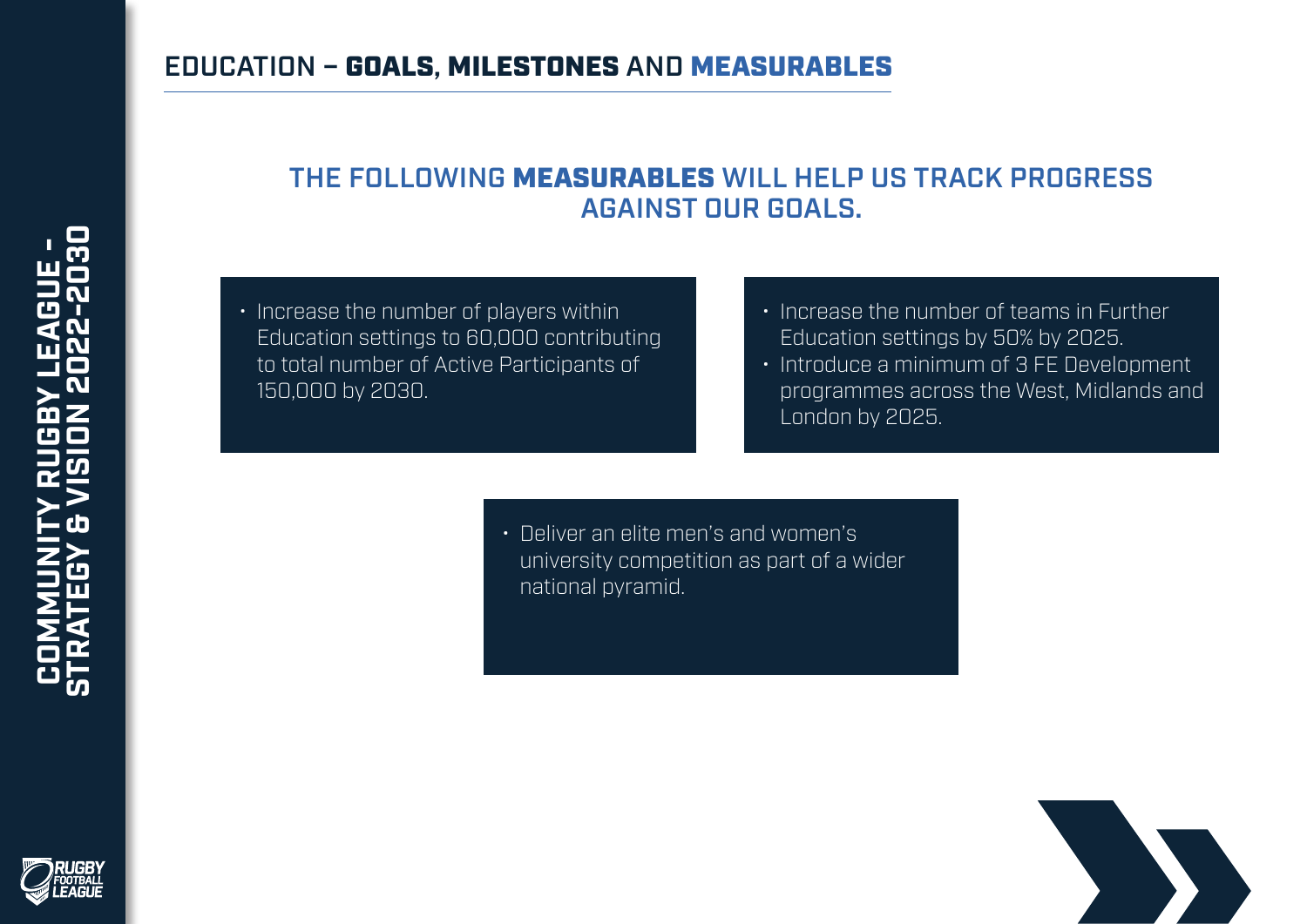## SOCIAL IMPACT

SUPPORTING OUR PEOPLE AND COMMUNITIES THROUGH TACKLING THE INEQUALITIES AND BARRIERS THAT EXIST WITHIN SOCIETY DRIVES US.

WE WILL BECOME EVEN MORE INCLUSIVE THROUGH EXPANDING OUR DISABILITY SPORTS OFFERS AND MORE DIVERSE THROUGH SUPPORTING OUR CLUBS TO BECOME MORE REPRESENTATIVE OF THE COMMUNITIES WITHIN WHICH THEY ARE BASED.

WE WILL MAXIMISE RUGBY LEAGUE'S PROVEN ABILITY TO DELIVER POSITIVE SOCIAL IMPACT THROUGH 'OUR LEAGUE LIFE', THE RFL'S SOCIAL IMPACT BRAND. SOCIAL IMPACT PROGRAMMES DEMONSTRATE OUR REACH AND RELEVANCE AND ARE A MAJOR PART OF THE SPORT'S SUSTAINABLE FUTURE.

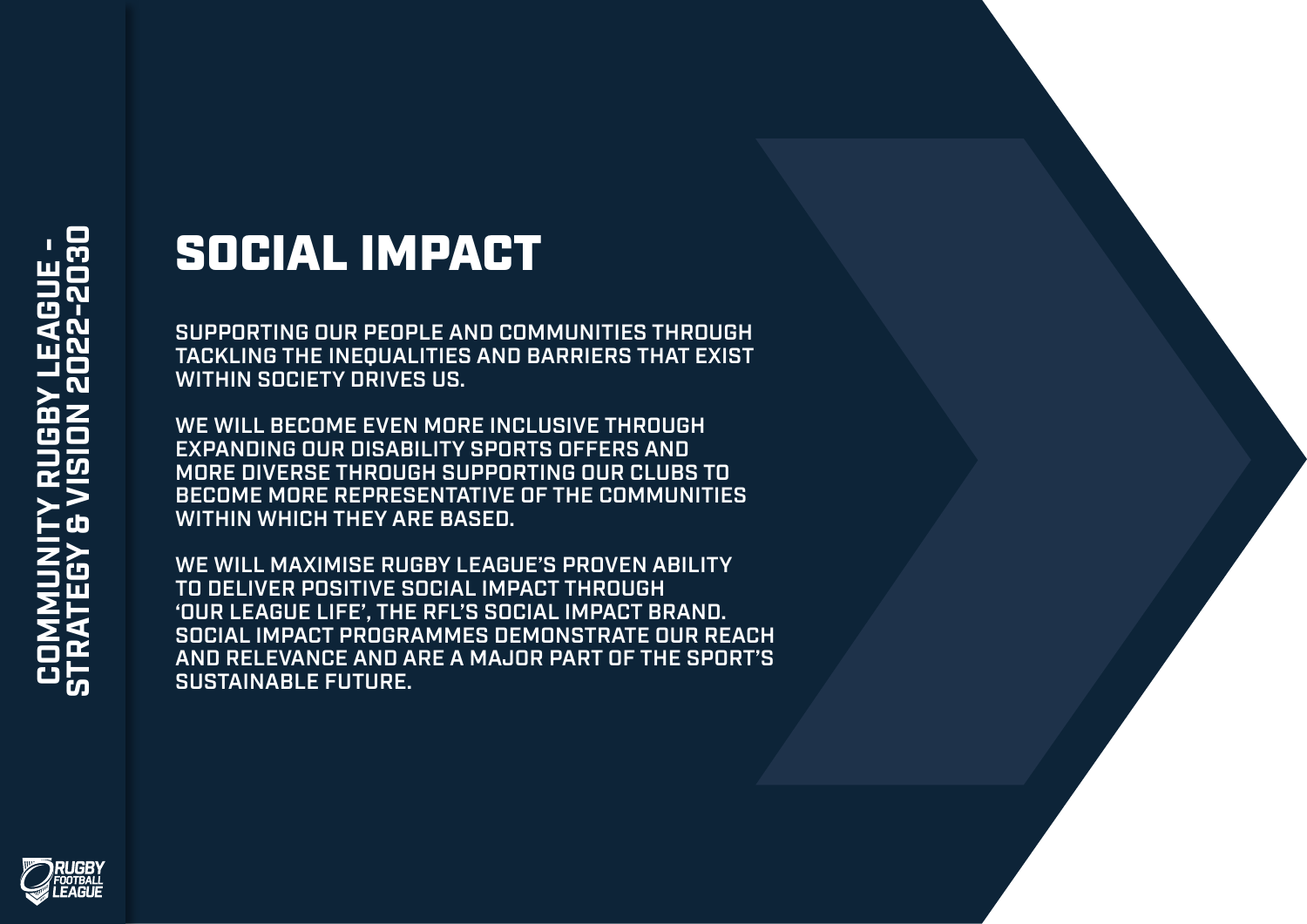#### THE FOLLOWING GOALS, MILESTONES AND KPIs OUTLINE WHAT WE NEED TO DO TO HAVE THE GREATEST IMPACT AND ACHIEVE OUR VISION BETWEEN NOW AND 2030.

# SOCIAL IMPACT GOALS

- Deliver appropriate nationwide playing opportunities and pathways for Wheelchair RL, Learning Disability RL and Physical Disability RL participants of all ages.
- $\cdot$  Diversify the participants engaged in Rugby League through supporting clubs to become more representative of the communities within which they are based.
- Establish a sustainable Social Impact programme that uses the power of Rugby League to drive social change.
- Build stronger community clubs to enable them to play a greater role in delivering local social impact.



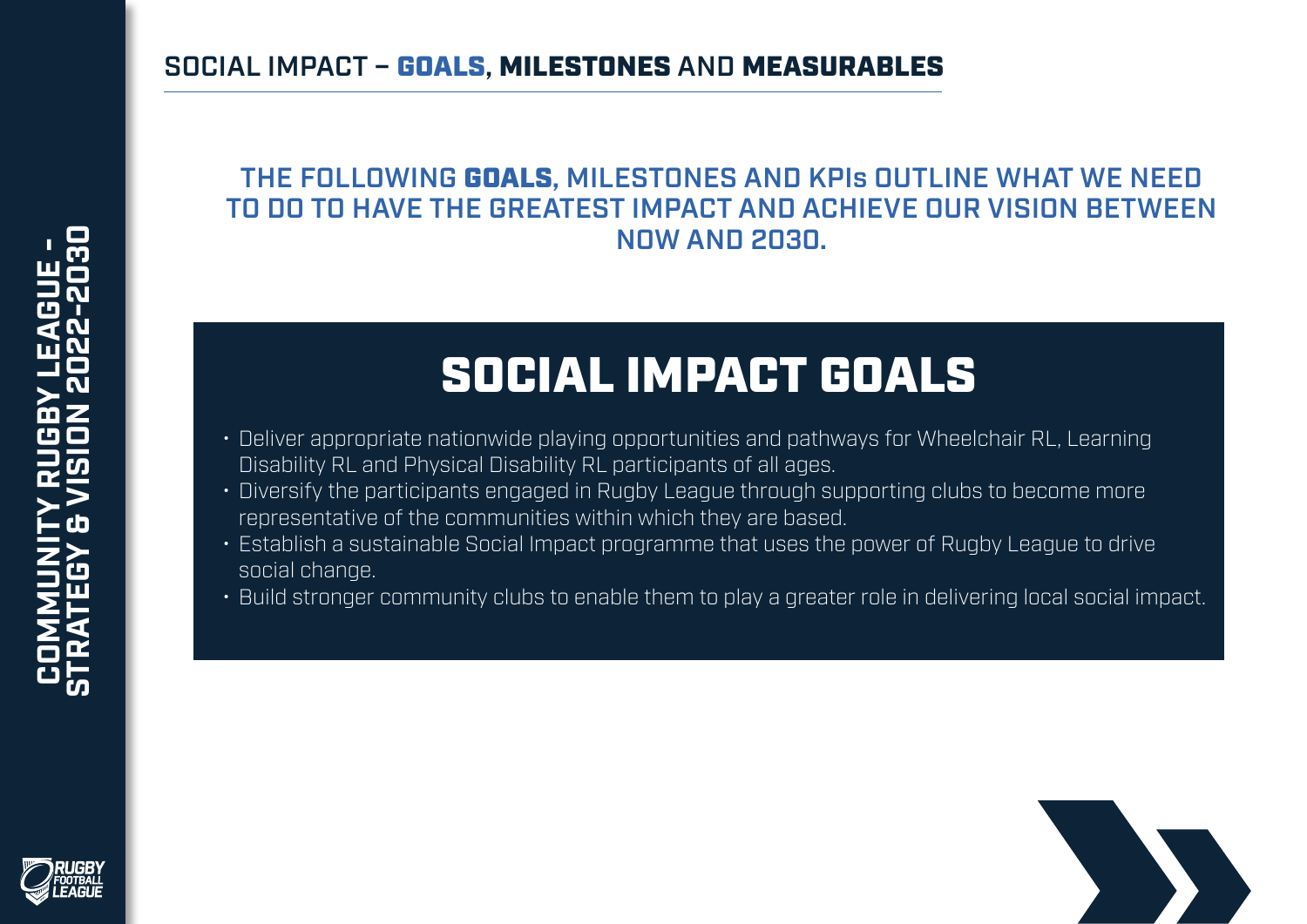#### THE FOLLOWING MILESTONES LINKED TO OUR GOALS OUTLINE WHAT STEPS WE NEED TO HAVE TAKEN BY 2025 TO HELP US ACHIEVE OUR VISION BY 2030.

- Establish appropriate youth offers across Wheelchair RL, Learning Disability RL and Physical Disability RL.
- Develop a network of regional playing offers, giving more playing opportunities across the country.
- Support a minimum of 30 Community Clubs in Rugby League's most ethnically diverse areas to encourage more participants from diverse backgrounds.
- Regular reporting of numbers of BAME participants

- Develop 10 partnerships across a diverse range of sectors, including health and well-being.
- Establish network of 30 Our League Life Community Hubs, delivering positive social impact into the heart of our communities.
- Improve playing capacity, security of tenure and facilities underpinned by a new RFL Facilities Strategy.
- Transition the RLWC2021 Volunteering programmes and ensure our volunteer workforce feel valued and supported by a new Volunteer Workforce Strategy.



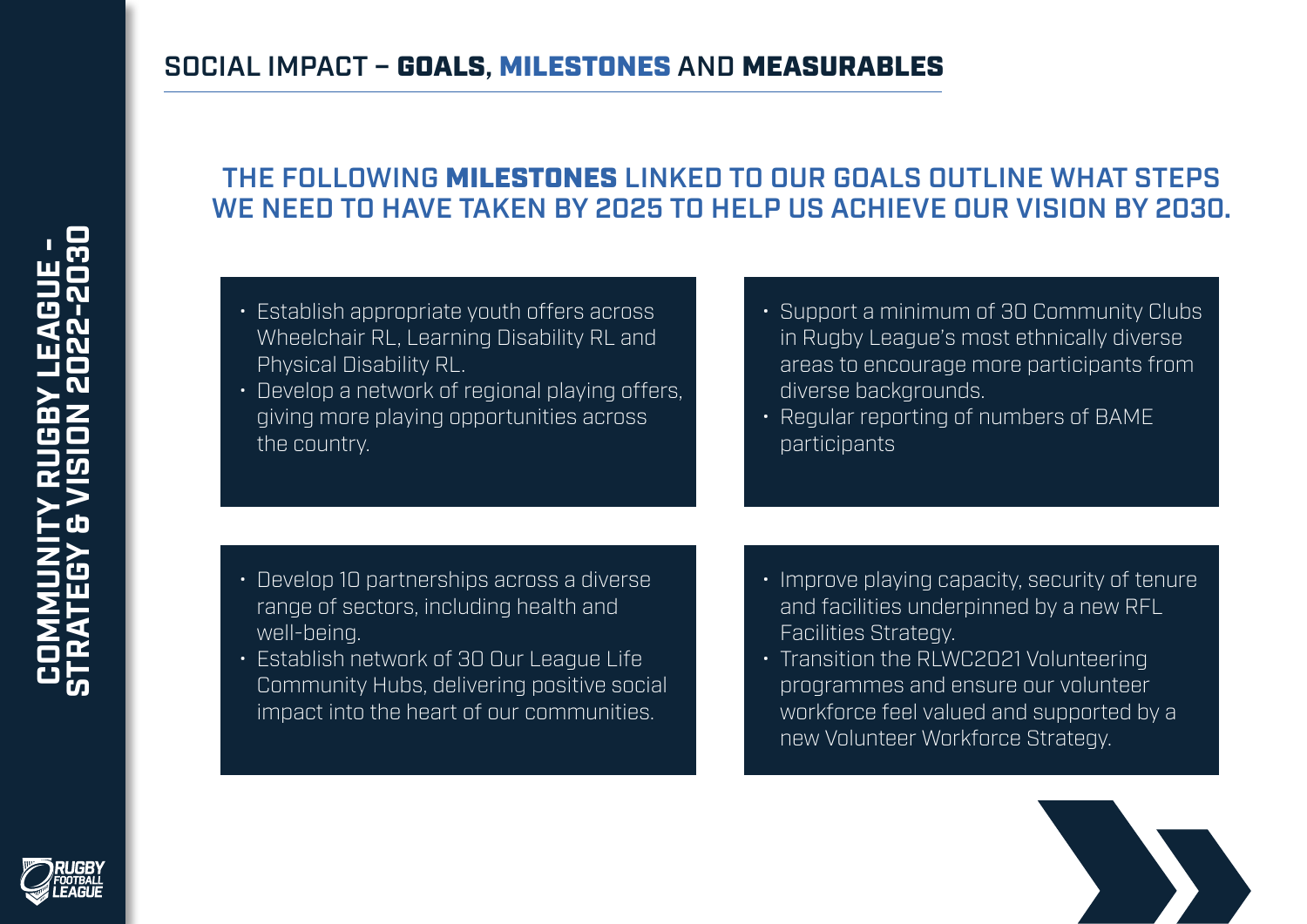#### THE FOLLOWING MEASURABLES WILL HELP US TRACK PROGRESS AGAINST OUR GOALS.

• Reach 3,000 participants taking part in Inclusion forms of the sport including Wheelchair RL, Learning Disability RL and Physical Disability RL by 2030.

• Meet all Targets and Measurements contained within the RFL's Tackle It Action Plan relating to players and volunteers.

• Generate £2m of additional income for the wider sport to deliver social impact programmes by 2030.

- Deliver £15m of facilities development funding to better support/enable the delivery of social impact programmes and build stronger communities.
- Introduce 1000 volunteers supporting individual development and improving physical and mental health.



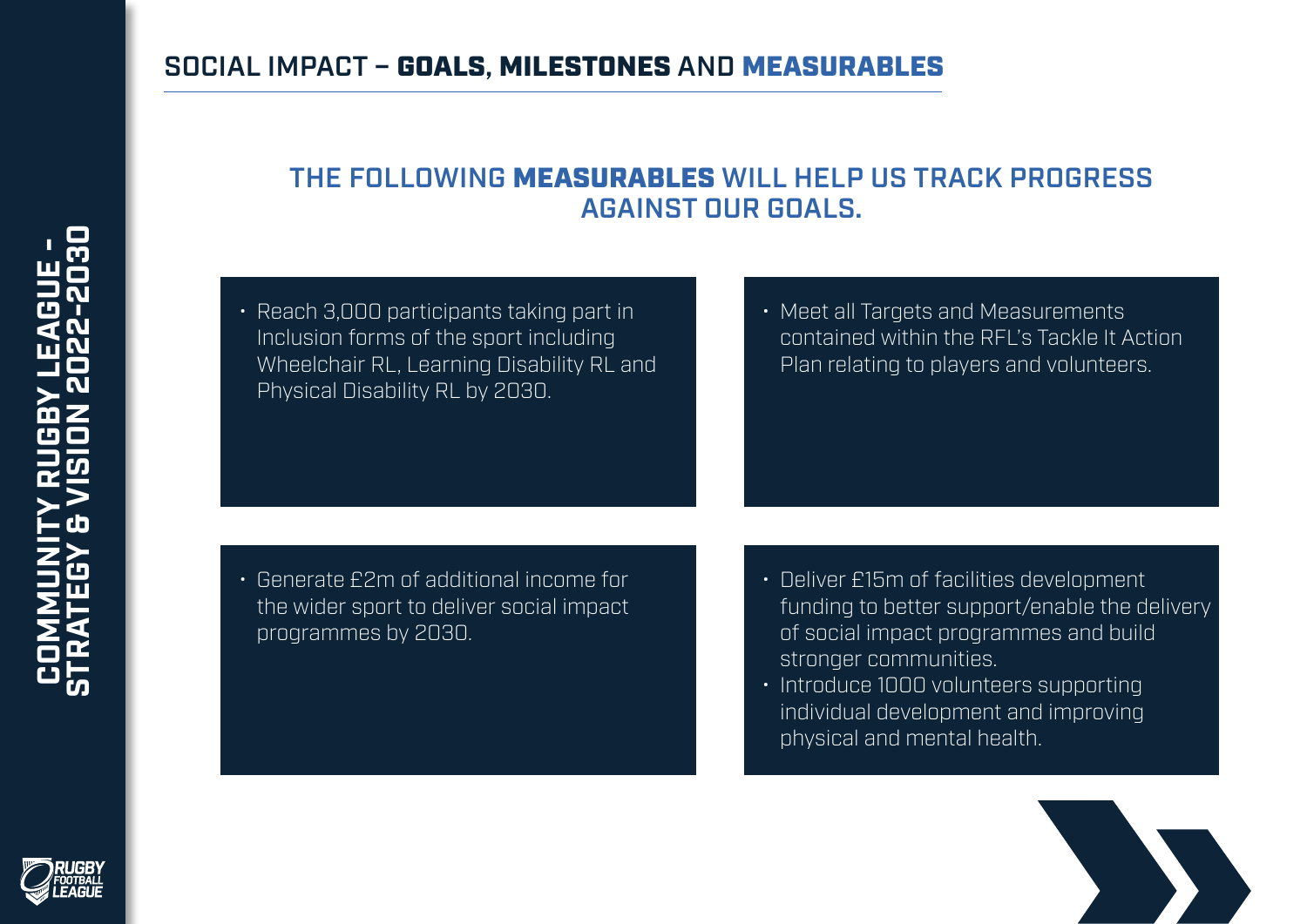

**COMMUNITY RUGBY LEAGUE -<br>STRATEGY & VISION 2022-2030 STRATEGY & VISION 2022-2030COMMUNITY RUGBY LEAGUE -**

## **COMMUNITY** RL STRATEGIC FRAMEWORK